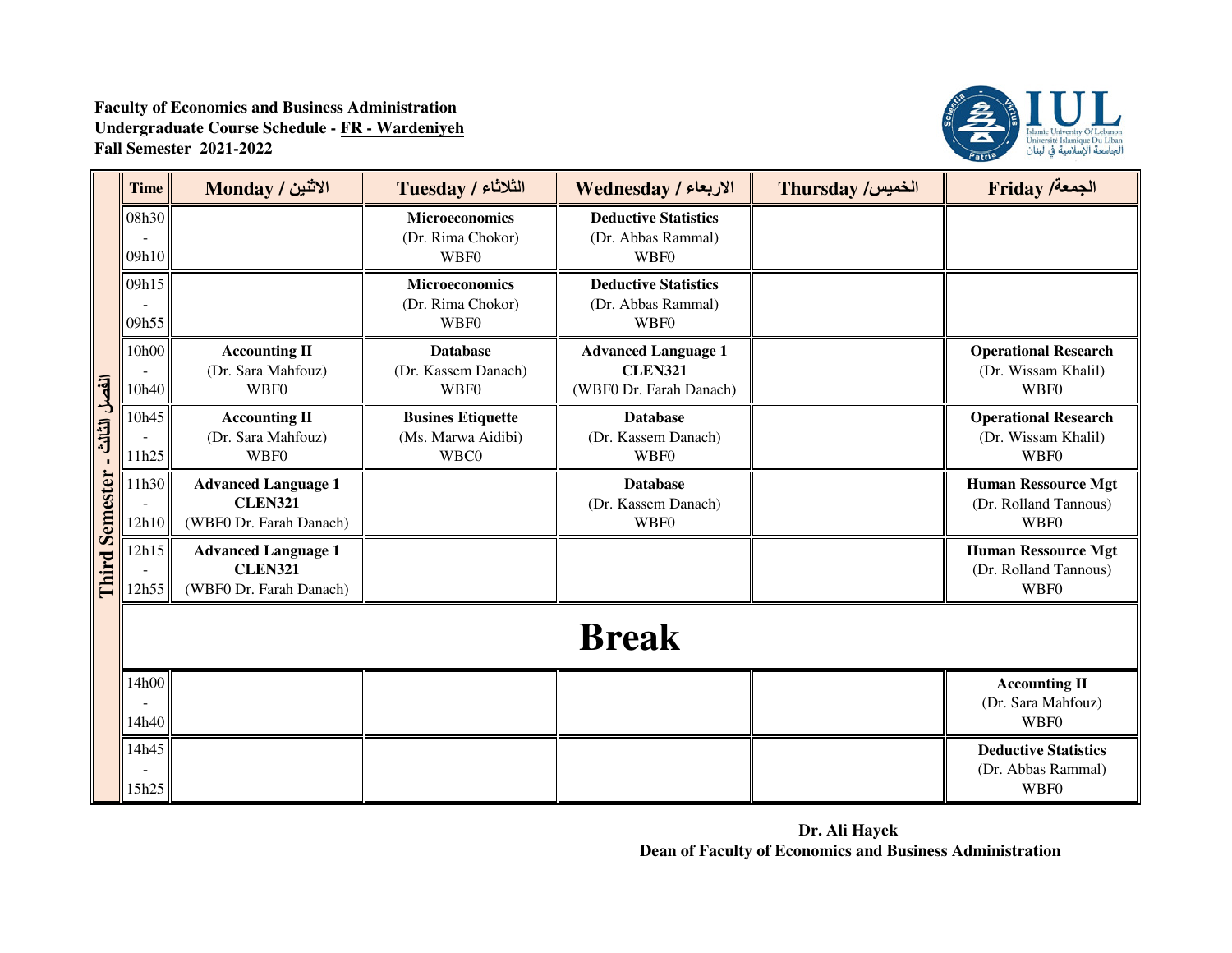

|                       | <b>Time</b>    | الاثنين / Monday                                                  | $Tuesday / 2$ الثلاثاء                                           | الاربعاء / Wednesday                                                  | <b>Thursday /الخميس</b> | <b>Friday /خمعة</b> /                                                 |
|-----------------------|----------------|-------------------------------------------------------------------|------------------------------------------------------------------|-----------------------------------------------------------------------|-------------------------|-----------------------------------------------------------------------|
|                       | 08h30<br>09h10 | <b>Operational Research</b><br>(Dr. Wissam Khalil)<br>WBE0        | <b>Accounting II</b><br>(Dr. Kamar Sayed Ahmad)<br><b>WBE0</b>   | <b>Database</b><br>(Dr. Kassem Danach)<br><b>WBE0</b>                 |                         |                                                                       |
|                       | 09h15<br>09h55 | <b>Operational Research</b><br>(Dr. Wissam Khalil)<br><b>WBE0</b> | <b>Database</b><br>(Dr. Kassem Danach)<br><b>WBE0</b>            | <b>Database</b><br>(Dr. Kassem Danach)<br><b>WBE0</b>                 |                         |                                                                       |
|                       | 10h00<br>10h40 | <b>Accounting II</b><br>(Dr. Kamar Sayed Ahmad)<br><b>WBE0</b>    |                                                                  | <b>Advanced Language 1</b><br><b>CLEN321</b><br>(WBE0 Ms. J. Mhaidli) |                         |                                                                       |
| الفصل الثالث          | 10h45<br>11h25 | <b>Accounting II</b><br>(Dr. Kamar Sayed Ahmad)<br><b>WBE0</b>    | <b>Busines Etiquette</b><br>(Ms. Marwa Aidibi)<br>WBC0           | <b>Microeconomics</b><br>(Dr. Wafaa Nasser)<br><b>WBE0</b>            |                         | <b>Advanced Language 1</b><br><b>CLEN321</b><br>(WBE0 Ms. J. Mhaidli) |
| <b>Third Semester</b> | 11h30<br>12h10 |                                                                   | <b>Deductive Statistics</b><br>(Dr. Abbas Rammal)<br><b>WBE0</b> | <b>Microeconomics</b><br>(Dr. Wafaa Nasser)<br><b>WBE0</b>            |                         | <b>Advanced Language 1</b><br><b>CLEN321</b><br>(WBE0 Ms. J. Mhaidli) |
|                       |                |                                                                   |                                                                  | <b>Break</b>                                                          |                         |                                                                       |
|                       | 13h00<br>13h40 | <b>Deductive Statistics</b><br>(Dr. Abbas Rammal)<br><b>WBE0</b>  |                                                                  | <b>Human Ressource Mgt</b><br>(Dr. Mohammad Fawaz)<br><b>WBE0</b>     |                         |                                                                       |
|                       | 13h45<br>14h25 | <b>Deductive Statistics</b><br>(Dr. Abbas Rammal)<br><b>WBE0</b>  |                                                                  | <b>Human Ressource Mgt</b><br>(Dr. Mohammad Fawaz)<br><b>WBE0</b>     |                         |                                                                       |
|                       | 14h45<br>15h25 |                                                                   |                                                                  |                                                                       |                         |                                                                       |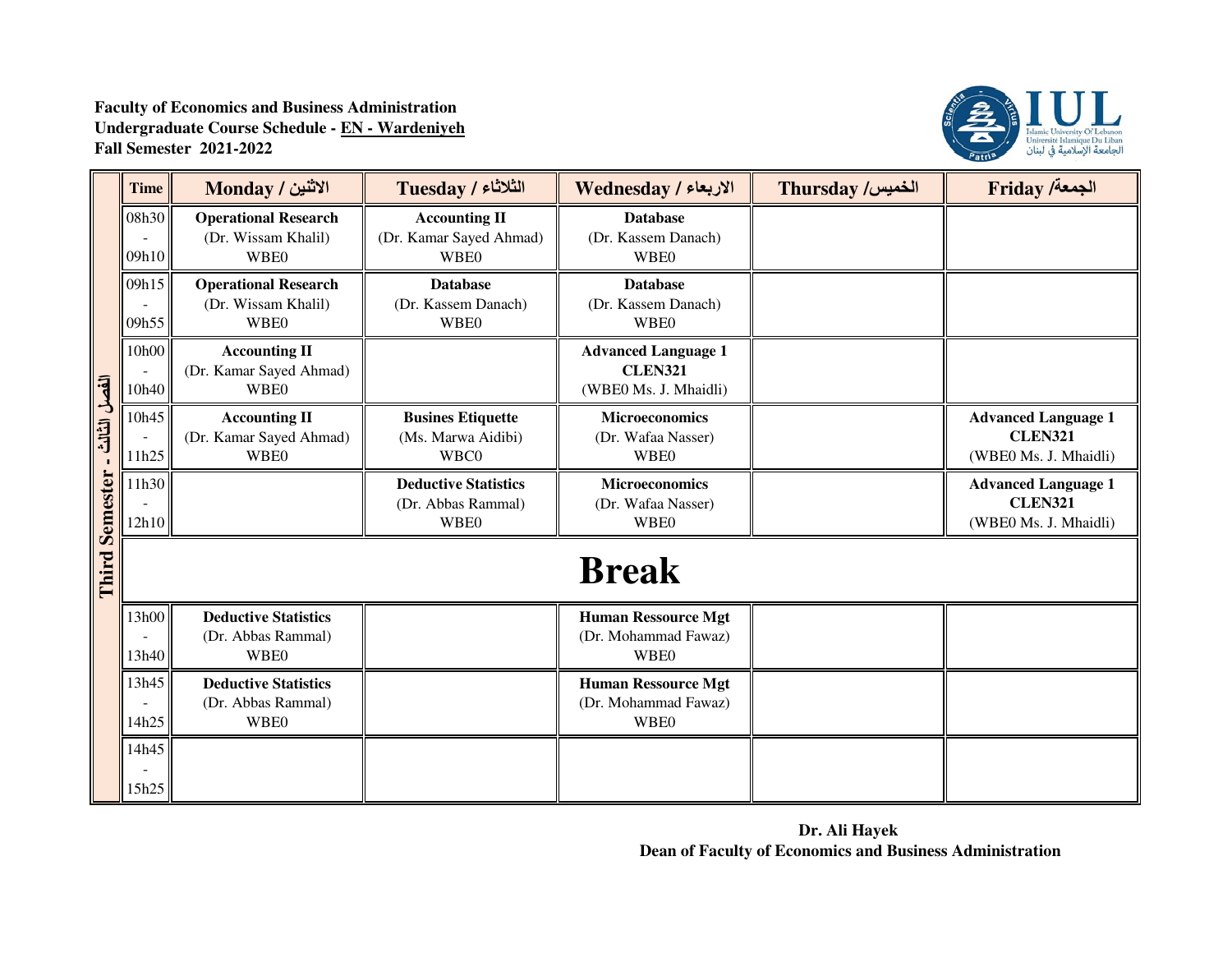## **Faculty of Economics and Business AdministrationUndergraduate Course Schedule - FR - TyreFall Semester 2021-2022**



|                       | <b>Time</b>    | الاثنين / Monday                                                         | <b>Tuesday / الثلاثاء</b>                                                | الاربعاء / Wednesday | <b>Thursday /الخميس</b>                                      | <b>Friday /خمعة</b> /                                                 |
|-----------------------|----------------|--------------------------------------------------------------------------|--------------------------------------------------------------------------|----------------------|--------------------------------------------------------------|-----------------------------------------------------------------------|
|                       | 08h30<br>09h10 | <b>Accounting II</b><br>(Dr. Sara Mahfouz)<br>TBF <sub>0</sub>           | <b>Operational Research</b><br>(Dr. Wissam Khalil)<br>TBF <sub>0</sub>   |                      |                                                              |                                                                       |
|                       | 09h15<br>09h55 | <b>Accounting II</b><br>(Dr. Sara Mahfouz)<br><b>TBF0</b>                | <b>Operational Research</b><br>(Dr. Wissam Khalil)<br>TBF <sub>0</sub>   |                      |                                                              |                                                                       |
|                       | 10h00<br>10h40 | <b>Deductive Statistics</b><br>(Dr. Hussein Mortada)<br>TBF <sub>0</sub> | <b>Microeconomics</b><br>(Dr. Rima Chokor)<br>TBF <sub>0</sub>           |                      |                                                              | <b>Advanced Language 1</b><br><b>CLFR321</b><br>(TBF0 Ms. Dalia Said) |
| الفصل الثالث          | 10h45<br>11h25 | <b>Busines Etiquette</b><br>(Ms. Marwa Aidibi)<br>TBC0                   | <b>Microeconomics</b><br>(Dr. Rima Chokor)<br>TBF <sub>0</sub>           |                      |                                                              | <b>Advanced Language 1</b><br><b>CLFR321</b><br>(TBF0 Ms. Dalia Said) |
| <b>Third Semester</b> | 11h30<br>12h10 | <b>Human Ressource Mgt</b><br>(Dr. Badia Srour)<br>TBF <sub>0</sub>      | <b>Deductive Statistics</b><br>(Dr. Hussein Mortada)<br>TBF <sub>0</sub> |                      |                                                              |                                                                       |
|                       | 12h15<br>12h55 | <b>Human Ressource Mgt</b><br>(Dr. Badia Srour)<br>TBF <sub>0</sub>      | <b>Deductive Statistics</b><br>(Dr. Hussein Mortada)<br>TBF <sub>0</sub> |                      |                                                              |                                                                       |
|                       | 13h00<br>13h40 | <b>Advanced Language 1</b><br><b>CLFR321</b><br>(TBF0 Ms. Dalia Said)    |                                                                          | <b>Break</b>         |                                                              |                                                                       |
|                       | 14h00<br>14h40 |                                                                          |                                                                          |                      | <b>Database</b><br>(Dr. Youssef Roumieh)<br>TBF <sub>0</sub> | <b>Database</b><br>(Dr. Youssef Roumieh)<br>TBF <sub>0</sub>          |
|                       | 14h45<br>15h25 |                                                                          |                                                                          |                      | <b>Database</b><br>(Dr. Youssef Roumieh)<br>TBF <sub>0</sub> | <b>Accounting II</b><br>(Dr. Sara Mahfouz)<br>TBF <sub>0</sub>        |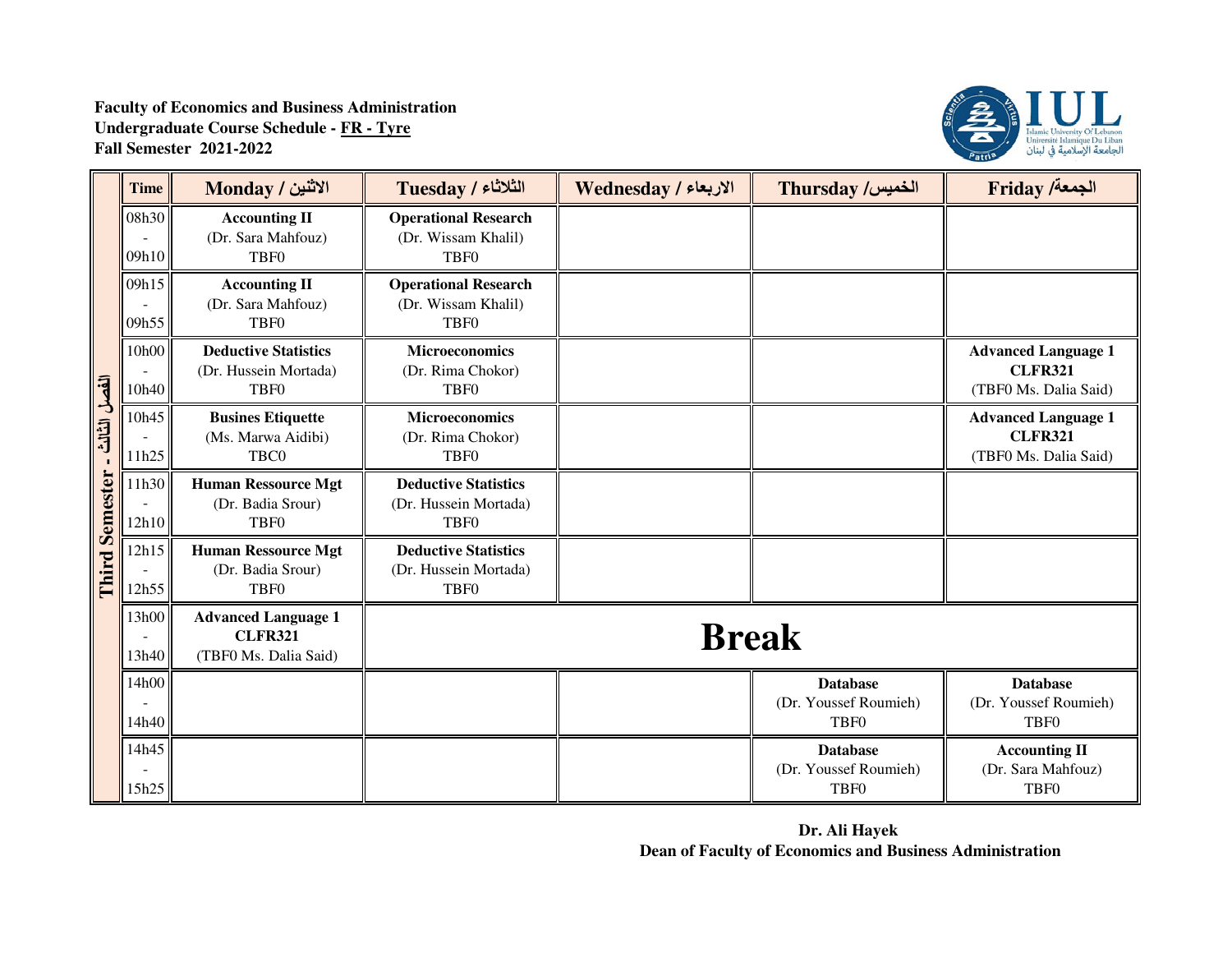

|                                      | <b>Time</b>    | الاثنين / Monday                                                      | Tuesday / الثلاثاء                                                     | الاربعاء / Wednesday                                                    | Thursday /الخميس                                                        | <b>Friday /خمعة/</b>                                                  |
|--------------------------------------|----------------|-----------------------------------------------------------------------|------------------------------------------------------------------------|-------------------------------------------------------------------------|-------------------------------------------------------------------------|-----------------------------------------------------------------------|
|                                      | 08h30<br>09h10 |                                                                       |                                                                        |                                                                         |                                                                         | <b>Microeconomics</b><br>(Dr. Rachid Bou Hamdan)<br><b>TBE0</b>       |
|                                      | 09h15<br>09h55 | <b>Database</b><br>(Dr. Kassem Danach)<br>TBE <sub>0</sub>            |                                                                        |                                                                         | <b>Accounting II</b><br>(Dr. Ahmad Salloum)<br>TBE <sub>0</sub>         | <b>Microeconomics</b><br>(Dr. Rachid Bou Hamdan)<br><b>TBE0</b>       |
|                                      | 10h00<br>10h40 | <b>Database</b><br>(Dr. Kassem Danach)<br><b>TBE0</b>                 | <b>Operational Research</b><br>(Dr. Wissam Khalil)<br>TBE <sub>0</sub> |                                                                         | <b>Accounting II</b><br>(Dr. Ahmad Salloum)<br>TBE <sub>0</sub>         |                                                                       |
|                                      | 10h45<br>11h25 | <b>Busines Etiquette</b><br>(Ms. Marwa Aidibi)<br>TBC0                | <b>Operational Research</b><br>(Dr. Wissam Khalil)<br><b>TBE0</b>      |                                                                         | <b>Database</b><br>(Dr. Kassem Danach)<br><b>TBE0</b>                   | <b>Accounting II</b><br>(Dr. Ahmad Salloum)<br>TBE <sub>0</sub>       |
| Third Semester - t <sup>hind</sup> F | 11h30<br>12h10 |                                                                       |                                                                        |                                                                         |                                                                         | <b>Deductive Statistics</b><br>(Dr. Hanan Jaffal)<br>TBE <sub>0</sub> |
|                                      | 12h15<br>12h55 |                                                                       |                                                                        |                                                                         |                                                                         | <b>Deductive Statistics</b><br>(Dr. Hanan Jaffal)<br><b>TBE0</b>      |
|                                      |                |                                                                       |                                                                        | <b>Break</b>                                                            |                                                                         |                                                                       |
|                                      | 14h00<br>14h40 | <b>Deductive Statistics</b><br>(Dr. Hanan Jaffal)<br>TBE <sub>0</sub> |                                                                        | <b>Advanced Language 1</b><br><b>CLEN321</b><br>(TBE0 Ms. Sahar Khater) |                                                                         | <b>Human Ressource Mgt</b><br>(Dr. Jihad Njeim)<br><b>TBE0</b>        |
|                                      | 14h45<br>15h25 |                                                                       |                                                                        | <b>Advanced Language 1</b><br><b>CLEN321</b><br>(TBE0 Ms. Sahar Khater) |                                                                         | <b>Human Ressource Mgt</b><br>(Dr. Jihad Njeim)<br>TBE <sub>0</sub>   |
|                                      | 15h30<br>16h10 |                                                                       |                                                                        |                                                                         | <b>Advanced Language 1</b><br><b>CLEN321</b><br>(TBE0 Ms. Sahar Khater) |                                                                       |

**Dr. Ali Hayek Dean of Faculty of Economics and Business Administration**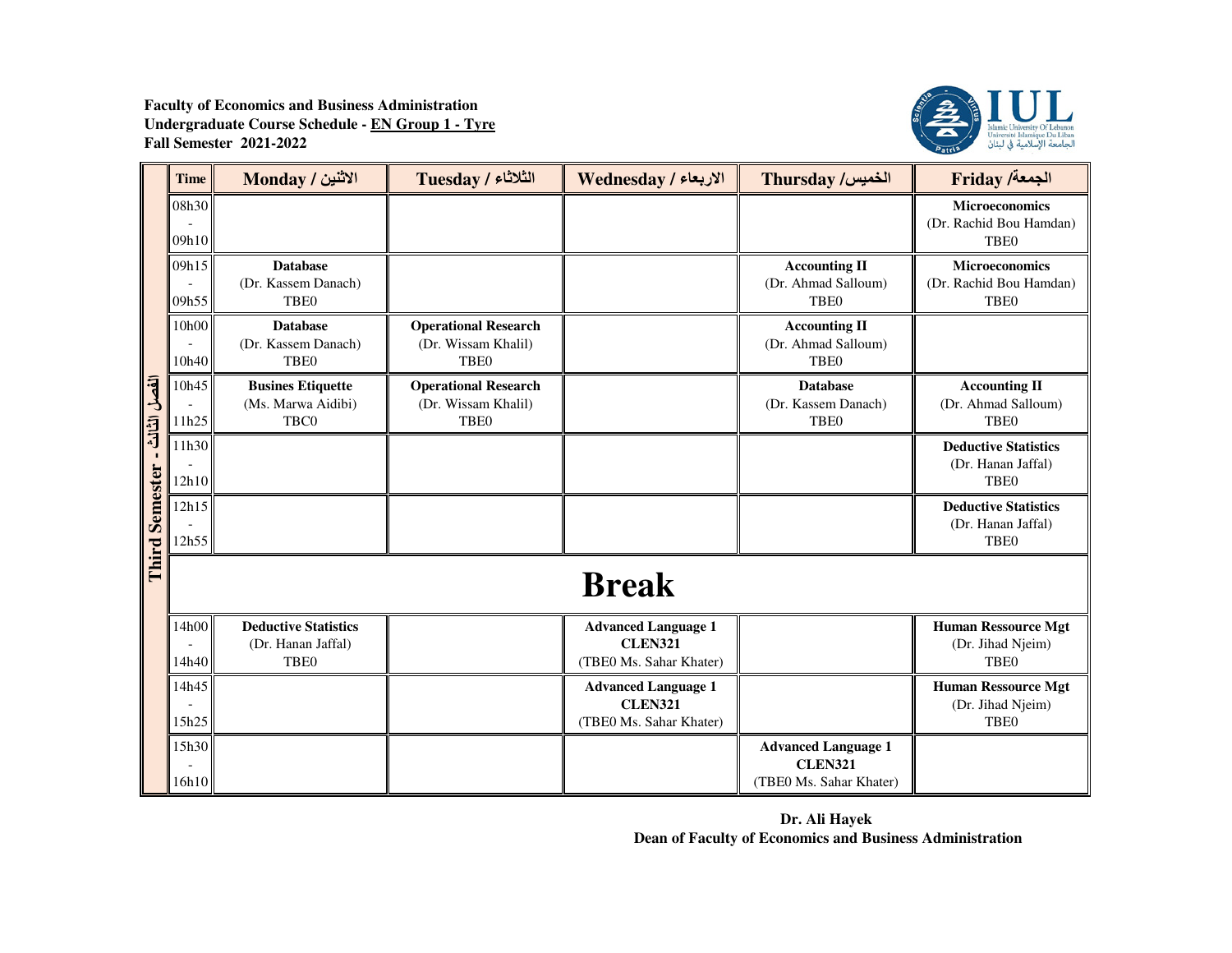

|                                       | <b>Time</b>    | الاثنين / Monday                                                         | <b>Tuesday / الثلاثاء</b>                                  | الاربعاء / Wednesday | Thursday /الخميس                               | <b>Friday /ألجمعة</b>                                                    |
|---------------------------------------|----------------|--------------------------------------------------------------------------|------------------------------------------------------------|----------------------|------------------------------------------------|--------------------------------------------------------------------------|
| الفصل الثالث<br><b>Third Semester</b> | 08h30<br>09h10 |                                                                          | <b>Accounting II</b><br>(Dr. Ahmad Salloum)<br>TBE1        |                      |                                                | <b>Accounting II</b><br>(Dr. Ahmad Salloum)<br>TBE1                      |
|                                       | 09h15<br>09h55 | <b>Database</b><br>(Dr. Kassem Danach)<br>TBE1                           | $\boldsymbol{0}$                                           |                      |                                                | <b>Accounting II</b><br>(Dr. Ahmad Salloum)<br>TBE1                      |
|                                       | 10h00<br>10h40 | <b>Database</b><br>(Dr. Kassem Danach)<br>TBE1                           | <b>Operational Research</b><br>(Dr. Wissam Khalil)<br>TBE1 |                      |                                                | <b>Advanced Language 1</b><br><b>CLEN321</b><br>(TBE1 Ms. Rania Ibrahim) |
|                                       | 10h45<br>11h25 | <b>Busines Etiquette</b><br>(Ms. Marwa Aidibi)<br>TBC0                   | <b>Operational Research</b><br>(Dr. Wissam Khalil)<br>TBE1 |                      | <b>Database</b><br>(Dr. Kassem Danach)<br>TBE1 | <b>Microeconomics</b><br>(Dr. Hala Gharib)<br>TBE1                       |
|                                       | 11h30<br>12h10 | <b>Advanced Language 1</b><br><b>CLEN321</b><br>(TBE1 Ms. Rania Ibrahim) |                                                            |                      |                                                | Microeconomics<br>(Dr. Hala Gharib)<br>TBE1                              |
|                                       | 12h15<br>12h55 | <b>Advanced Language 1</b><br><b>CLEN321</b><br>(TBE1 Ms. Rania Ibrahim) |                                                            |                      |                                                |                                                                          |
|                                       |                |                                                                          |                                                            | <b>Break</b>         |                                                |                                                                          |
|                                       | 14h00<br>14h40 | <b>Human Ressource Mgt</b><br>(Dr. Jihad Njeim)<br>TBE1                  | <b>Deductive Statistics</b><br>(Dr. Hanan Jaffal)<br>TBE1  |                      |                                                | <b>Deductive Statistics</b><br>(Dr. Hanan Jaffal)<br>TBE1                |
|                                       | 14h45<br>15h25 | <b>Human Ressource Mgt</b><br>(Dr. Jihad Njeim)<br>TBE1                  |                                                            |                      |                                                | <b>Deductive Statistics</b><br>(Dr. Hanan Jaffal)<br>TBE1                |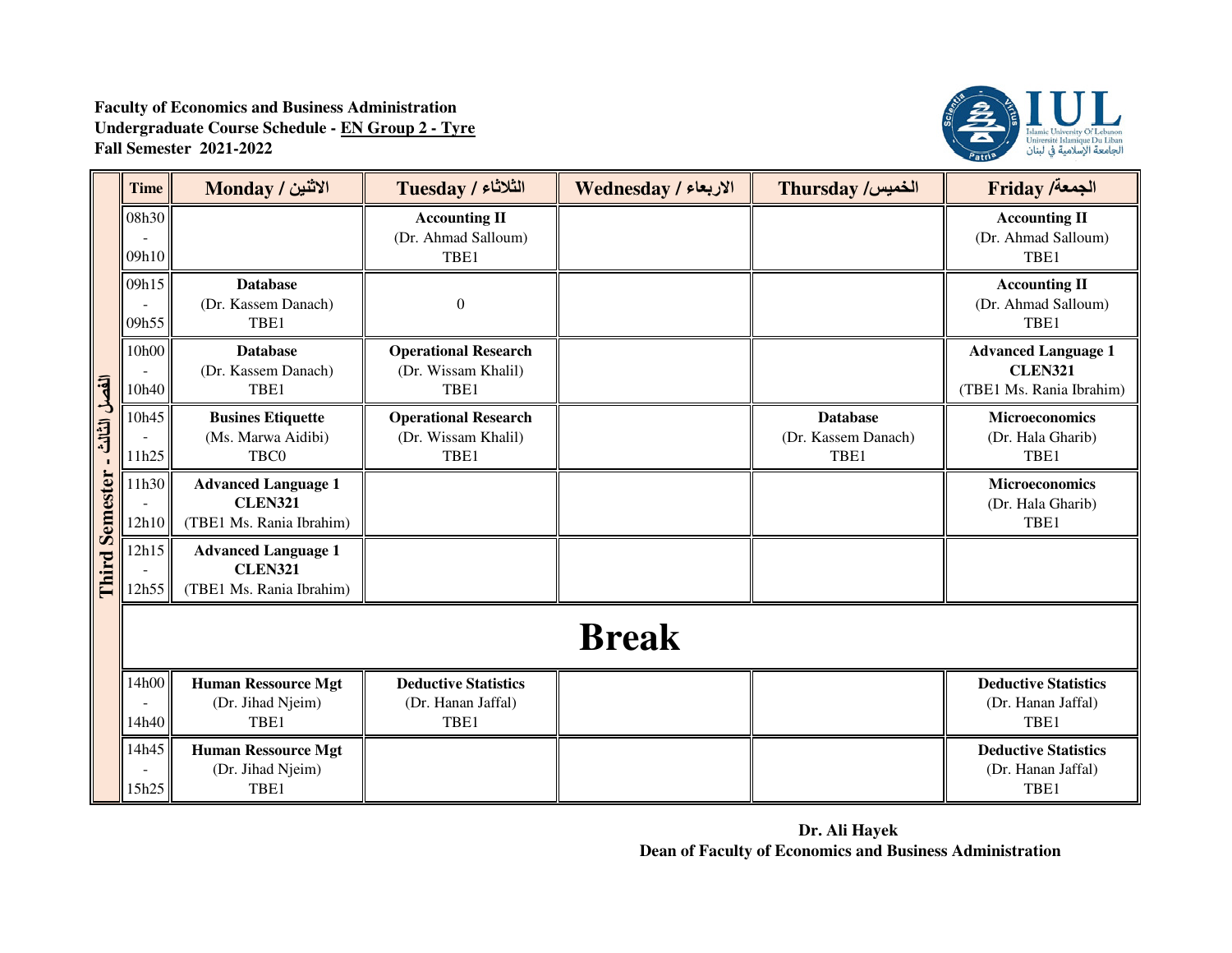

|                       | <b>Time</b>    | الاثنين / Monday                                                         | Tuesday / الثلاثاء | الاربعاء / Wednesday | Thursday /الخميس                                                    | <b>Friday /خمعة</b> /                                               |
|-----------------------|----------------|--------------------------------------------------------------------------|--------------------|----------------------|---------------------------------------------------------------------|---------------------------------------------------------------------|
|                       | 08h30<br>09h10 | <b>Accounting II</b><br>(Dr. Chadia Sawaya)<br><b>BBF0</b>               |                    |                      | <b>Advanced Language 1</b><br>(BBF0 - Ms. M. Mokdad)                | <b>Accounting II</b><br>(Dr. Chadia Sawaya)<br><b>BBF0</b>          |
|                       | 09h15<br>09h55 | <b>Database</b><br>(Dr. Mazen Awwad)<br>BBF <sub>0</sub>                 |                    |                      | <b>Advanced Language 1</b><br>(BBF0 - Ms. M. Mokdad)                | <b>Accounting II</b><br>(Dr. Chadia Sawaya)<br><b>BBF0</b>          |
|                       | 10h00<br>10h40 | <b>Microeconomics</b><br>(Dr. Rima Chokor)<br><b>BBF0</b>                |                    |                      | <b>Deductive Statistics</b><br>(Dr. Hussein Mortada)<br><b>BBF0</b> | <b>Human Ressource Mgt</b><br>(Dr. Badia Srour)<br><b>BBF0</b>      |
| الفصل الثالث          | 10h45<br>11h25 | <b>Microeconomics</b><br>(Dr. Rima Chokor)<br>BBF <sub>0</sub>           |                    |                      | <b>Busines Etiquette</b><br>(Ms. Marwa Aidibi)<br>BBC <sub>0</sub>  | <b>Human Ressource Mgt</b><br>(Dr. Badia Srour)<br>B <sub>BF0</sub> |
| <b>Third Semester</b> | 11h30<br>12h10 | <b>Deductive Statistics</b><br>(Dr. Hussein Mortada)<br>BBF <sub>0</sub> |                    |                      | <b>Advanced Language 1</b><br>(BBF1 - Ms. M. Mokdad)                | <b>Operational Research</b><br>(Dr. Wissam Khalil)<br><b>BBF0</b>   |
|                       | 12h15<br>12h55 | <b>Deductive Statistics</b><br>(Dr. Hussein Mortada)<br><b>BBF0</b>      |                    |                      | <b>Advanced Language 1</b><br>(BBF1 - Ms. M. Mokdad)                | <b>Operational Research</b><br>(Dr. Wissam Khalil)<br><b>BBF0</b>   |
|                       |                |                                                                          |                    | <b>Break</b>         |                                                                     |                                                                     |
|                       | 14h00<br>14h40 | <b>Advanced Language 1</b><br>(BBF0 - Ms. M. Mokdad)                     |                    |                      |                                                                     | <b>Database</b><br>(Dr. Mazen Awwad)<br><b>BBF0</b>                 |
|                       | 14h45<br>15h25 | <b>Advanced Language 1</b><br>(BBF1 - Ms. M. Mokdad)                     |                    |                      |                                                                     | <b>Database</b><br>(Dr. Mazen Awwad)<br><b>BBF0</b>                 |